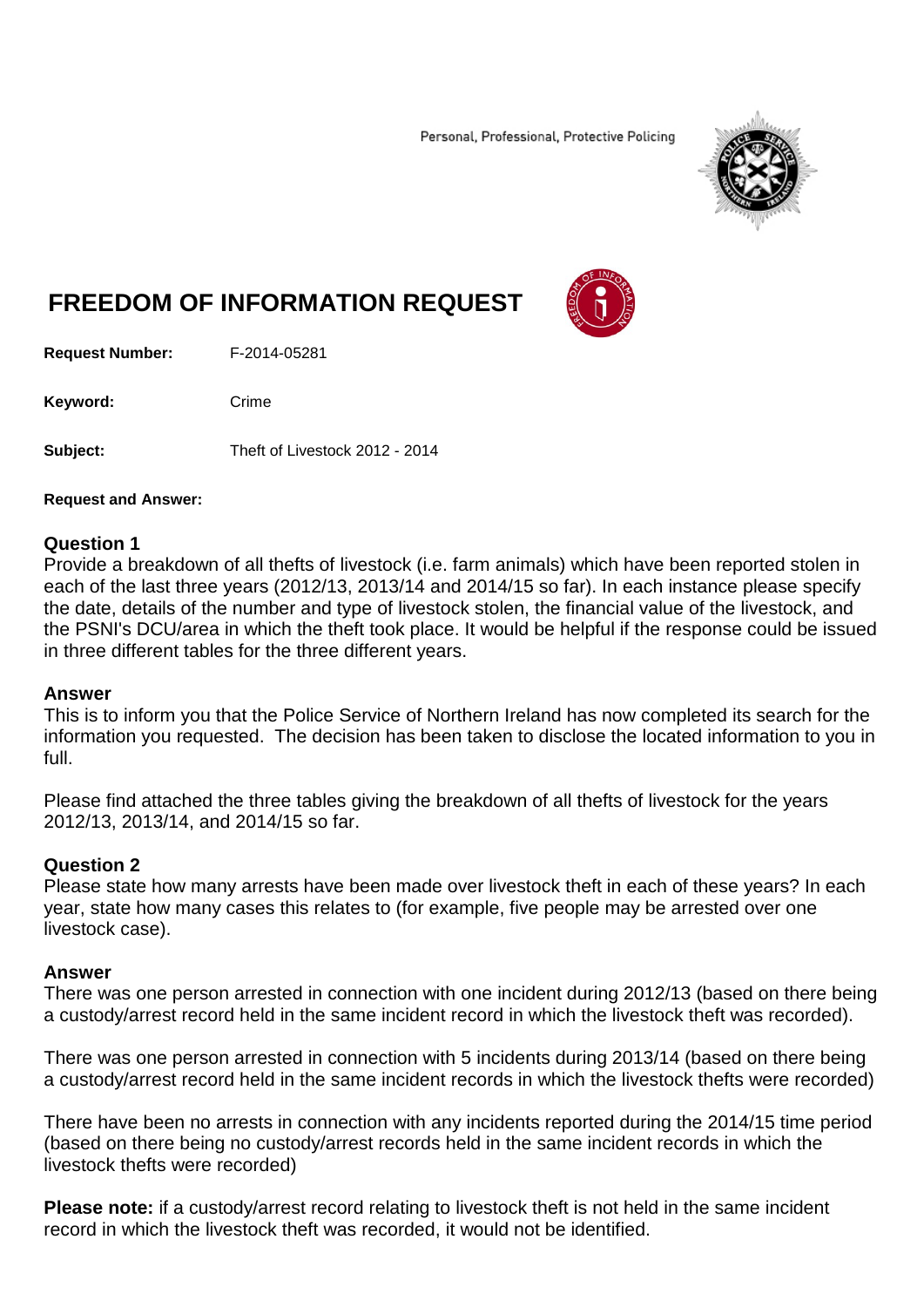# **Question 3**

Please state, in each year, in how many cases was NO-ONE arrested.

# **Answer**

There were 219 incidents with no linked custody (arrest) record in the 2012/13 period. There were 251 incidents with no linked custody (arrest) record in the 2013/14 period. There were 83 incidents with no linked custody record in the 2014/15 period.

**Please note:** if a custody/arrest record relating to livestock theft is not held in the same incident record in which the livestock theft was recorded, it would not be identified.

If you have any queries regarding your request or the decision please do not hesitate to contact me on 028 9070 0164. When contacting the Freedom of Information Team, please quote the reference number listed at the beginning of this letter.

If you are dissatisfied in any way with the handling of your request, you have the right to request a review. You should do this as soon as possible, or in any case within two months of the date of issue of this letter. In the event that you require a review to be undertaken, you can do so by writing to the Head of Freedom of Information, PSNI Headquarters, 65 Knock Road, Belfast, BT5 6LE or by emailing [foi@psni.pnn.police.uk.](mailto:foi@psni.pnn.police.uk)

If following an internal review, carried out by an independent decision maker, you were to remain dissatisfied in any way with the handling of the request you may make a complaint, under Section 50 of the Freedom of Information Act, to the Information Commissioner's Office and ask that they investigate whether the PSNI has complied with the terms of the Freedom of Information Act. You can write to the Information Commissioner at Information Commissioner's Office, Wycliffe House, Water Lane, Wilmslow, Cheshire, SK9 5AF. In most circumstances the Information Commissioner will not investigate a complaint unless an internal review procedure has been carried out, however the Commissioner has the option to investigate the matter at his discretion.

Please be advised that PSNI replies under Freedom of Information may be released into the public domain via our website @ [www.psni.police.uk](http://www.psni.police.uk/)

Personal details in respect of your request have, where applicable, been removed to protect confidentiality.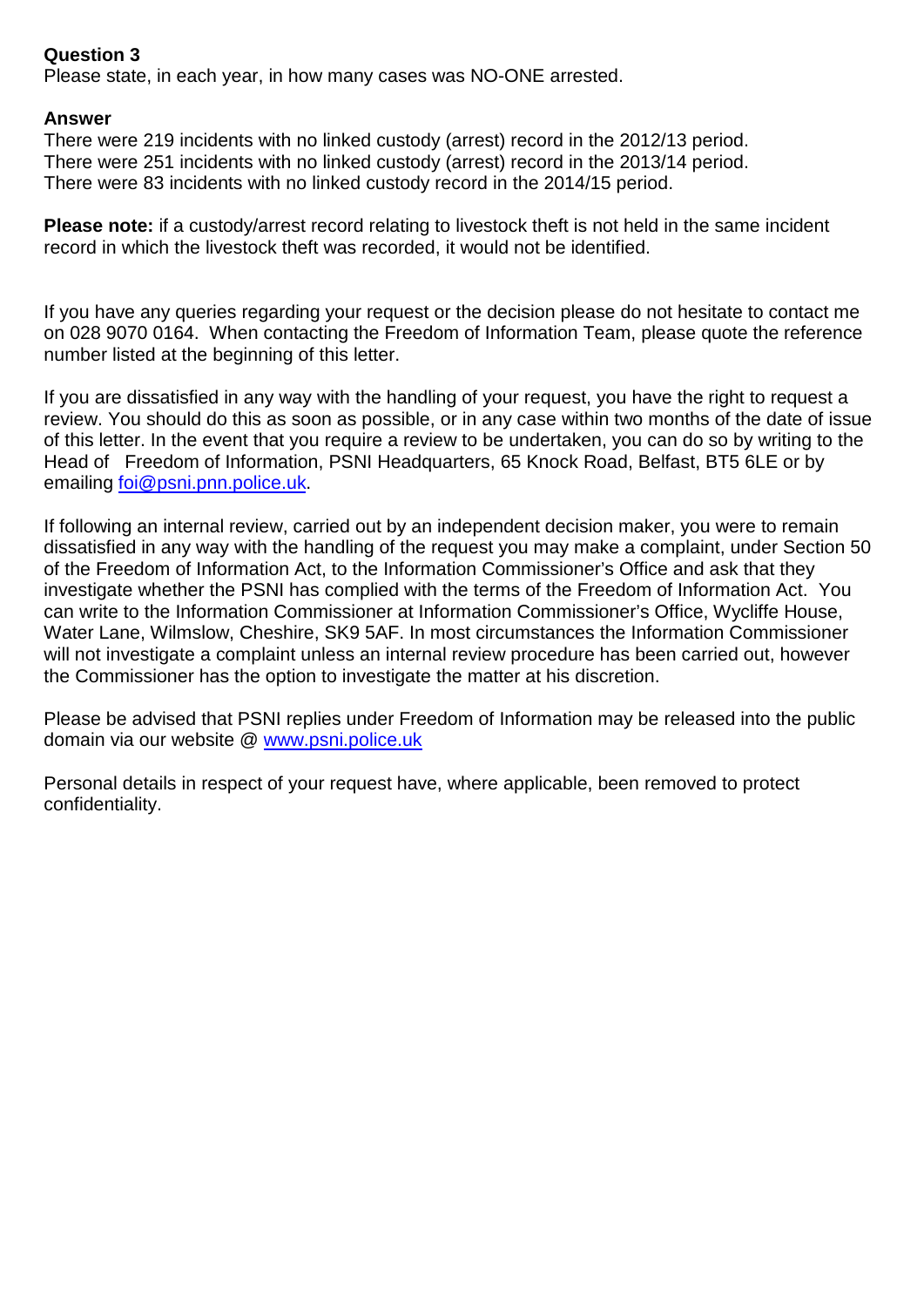#### **Theft of livestock 2012/13**

There were 220 offences during the specified time period where the property stolen was livestock. In 2 of the incidents there were two types of livestock stolen (incident references 49 and 103) resulting in the 222 rows of data provided below

Where quantity or value is '0' the information is missing or not available.

In some cases additional detail indicates that the value represents the total value of all livestock stolen or that there were a certain number of animals stolen at a specified value for each. In other cases it is not known whether the value provided represents a single animal or all animals stolen.

**Please note:** This information is based on data extracted from a live crime recording system and may be subject to change. It is dependent on the information having been input into the system in such a way as to identify those records that are relevant.

| incident reference | date reported      | property description       | quantity                |            | value policing area |
|--------------------|--------------------|----------------------------|-------------------------|------------|---------------------|
| 1                  | 02/04/2012 Cattle  |                            | 2                       |            | 2000 DAST           |
| $\overline{2}$     | 05/04/2012 Cattle  |                            | $\overline{2}$          |            | 2000 BANB           |
| 3                  | 06/04/2012 Horse   |                            | $\mathbf{1}$            |            | 2000 NEWM           |
| 4                  | 11/04/2012 Goat    |                            | $\mathbf 1$             |            | 30 DAST             |
| 5                  | 15/04/2012 Sheep   |                            | $\mathbf 2$             |            | 120 MOYL            |
| 6                  |                    | 16/04/2012 Donkey/Mule/Ass | $\mathbf 2$             |            | 300 OMAG            |
| 7                  | 21/04/2012 Sheep   |                            | 17                      |            | $0$ FERM            |
| 8                  | 21/04/2012 Sheep   |                            | 4                       |            | 160 BMON            |
| 9                  | 26/04/2012 Cattle  |                            | $\overline{7}$          |            | 5600 DAST           |
| 10                 | 26/04/2012 Sheep   |                            | 6                       |            | 990 COOK            |
| 11                 | 26/04/2012 Cattle  |                            | 4                       |            | 4900 DAST           |
| 12                 | 27/04/2012 Horse   |                            | $\mathbf{1}$            |            | $0$ DAST            |
| 13                 | 01/05/2012 Sheep   |                            | $\overline{\mathbf{3}}$ |            | 250 BMON            |
| 14                 | 03/05/2012 Sheep   |                            | 7                       |            | 630 NEWM            |
| 15                 | 04/05/2012 Cattle  |                            | 8                       |            | 9600 DAST           |
| 16                 | 04/05/2012 Sheep   |                            | 6                       |            | 800 BANB            |
| 17                 | 07/05/2012 Sheep   |                            | 0                       |            | $0$ COLE            |
| 18                 | 08/05/2012 Cattle  |                            | $\mathbf{1}$            |            | 1200 STRB           |
| 19                 | 09/05/2012 Sheep   |                            | 160                     | 32000 FERM |                     |
| 20                 | 17/05/2012 Cattle  |                            | 5                       |            | 5000 OMAG           |
| 21                 | 18/05/2012 Cattle  |                            | 8                       |            | 9600 DOWN           |
| 22                 | 19/05/2012 Cattle  |                            | $\overline{7}$          |            | 5600 ARMA           |
| 23                 | 21/05/2012 Cattle  |                            | $\mathbf{1}$            |            | $150$ FERM          |
| 24                 | 21/05/2012 Sheep   |                            | 11                      |            | 1000 BMON           |
| 25                 | 24/05/2012 Sheep   |                            | 13                      |            | $0$ COLE            |
| 26                 | 26/05/2012 Sheep   |                            | 10                      |            | 1700 FOYL           |
| 27                 | 28/05/2012 Cattle  |                            | $\mathbf{1}$            |            | 3000 NEWM           |
| 28                 | 29/05/2012 Cattle  |                            | 14                      |            | 0 NEWM              |
| 29                 | 29/05/2012 Cattle  |                            | 0                       |            | 650 ANTR            |
| 30                 | 29/05/2012 Cattle  |                            | 3                       |            | 900 NEWM            |
| 31                 | 29/05/2012 Cattle  |                            | 3                       |            | 1400 FERM           |
| 32                 | 03/06/2012 Poultry |                            | $\overline{2}$          |            | $0$ CRAI            |
| 33                 | 03/06/2012 Sheep   |                            | 3                       |            | $150$ BANB          |
| 34                 | 08/06/2012 Cattle  |                            | 4                       |            | $0$ ARMA            |
| 35                 | 08/06/2012 Cattle  |                            | 19                      |            | 800 ARMA            |
| 36                 | 09/06/2012 Cattle  |                            | 17                      |            | 17000 ARMA          |
| 37                 | 09/06/2012 Sheep   |                            | $\overline{\mathbf{c}}$ |            | 50 BANB             |
| 38                 | 12/06/2012 Horse   |                            | $\mathbf 1$             |            | 500 LARN            |
| 39                 | 14/06/2012 Sheep   |                            | 20                      |            | 2300 BMEN           |
| 40                 | 15/06/2012 Cattle  |                            | $\mathbf{1}$            |            | 1500 DAST           |
| 41                 | 20/06/2012 Cattle  |                            | $\mathbf{2}$            |            | $0$ MFEL            |
| 42                 | 22/06/2012 Sheep   |                            | $\overline{2}$          |            | 300 BANB            |
| 43                 | 22/06/2012 Sheep   |                            | $\overline{0}$          |            | $400$ BANB          |
| 44                 | 22/06/2012 Cattle  |                            | 0                       |            | 7000 ARMA           |
| 45                 | 23/06/2012 Sheep   |                            | 4                       |            | $200$ BMON          |
| 46                 | 23/06/2012 Sheep   |                            | 4                       |            | $500$ CRAI          |
| 47                 | 24/06/2012 Cattle  |                            | $6 \overline{6}$        |            | 3500 FOYL           |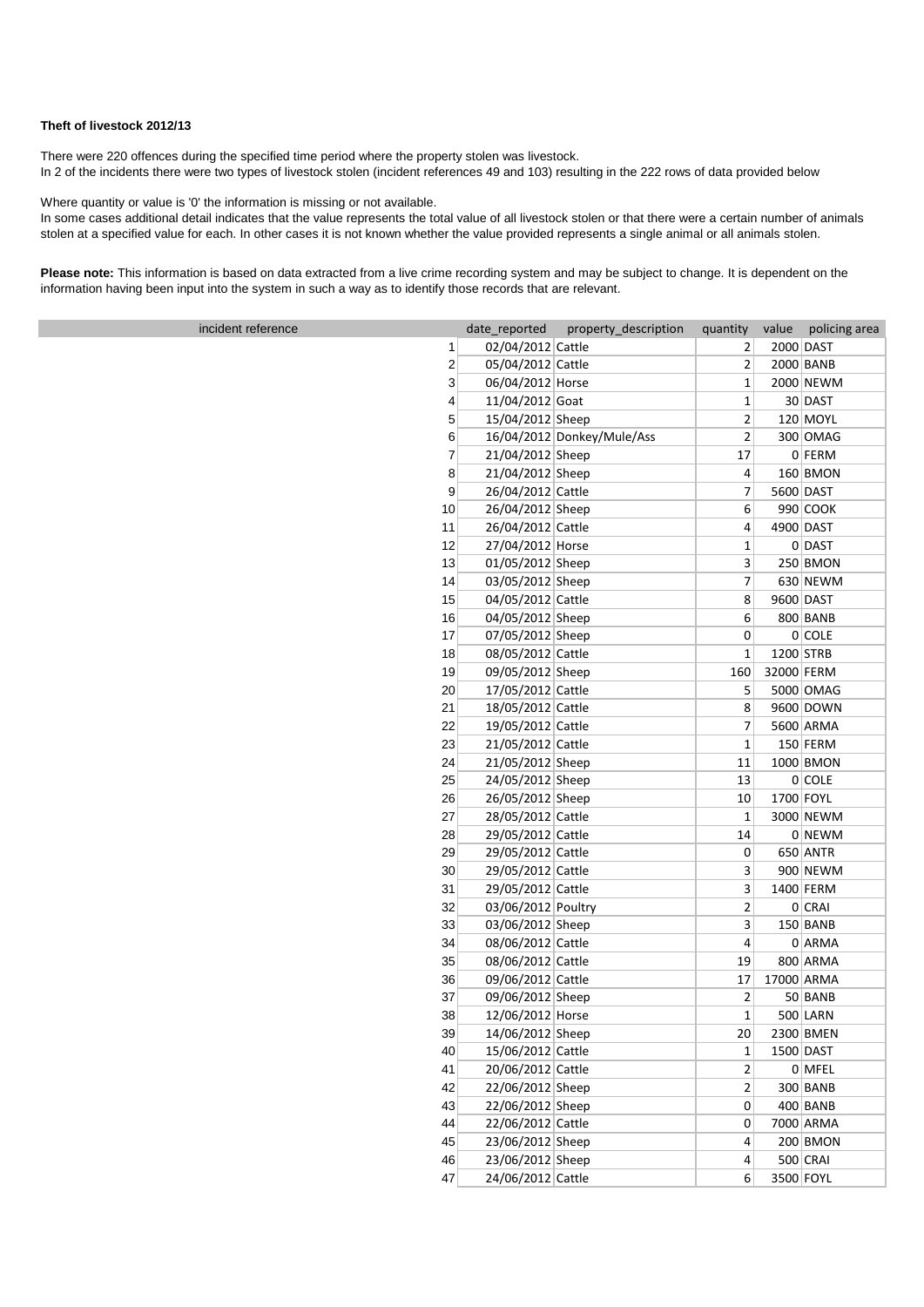| 48  | 26/06/2012 Cattle  |                            | 2            |            | 500 ANTR   |
|-----|--------------------|----------------------------|--------------|------------|------------|
| 49  | 28/06/2012 Poultry |                            | 2            |            | 20 ARDS    |
| 49  | 28/06/2012 Sheep   |                            | 1            |            | 100 ARDS   |
| 50  | 02/07/2012 Cattle  |                            | 1            |            | 700 COOK   |
| 51  | 09/07/2012 Sheep   |                            | 6            |            | 512 FOYL   |
| 52  | 17/07/2012 Cattle  |                            | 0            |            | 0 ANTR     |
| 53  | 17/07/2012 Cattle  |                            | 3            |            | 2500 BANB  |
| 54  | 17/07/2012 Sheep   |                            | 214          |            | 19295 BMON |
| 55  | 18/07/2012 Horse   |                            | 1            |            | 200 FOYL   |
| 56  | 20/07/2012 Sheep   |                            | 27           |            | 2200 FOYL  |
| 57  | 23/07/2012 Cattle  |                            | 11           |            | 900 DAST   |
| 58  | 24/07/2012 Cattle  |                            | 8            |            | 0 NEWM     |
| 59  | 24/07/2012 Cattle  |                            | 4            |            | 4000 MFEL  |
| 60  | 25/07/2012 Sheep   |                            | 143          | 10000 BMEN |            |
| 61  |                    |                            | 10           |            | 700 FERM   |
|     | 27/07/2012 Sheep   |                            |              |            |            |
| 62  | 03/08/2012 Cattle  |                            | 2            |            | 0 COLE     |
| 63  | 06/08/2012 Sheep   |                            | 43           |            | 0 NABB     |
| 64  | 06/08/2012 Cattle  |                            | 3            |            | 3800 FERM  |
| 65  | 16/08/2012 Sheep   |                            | 59           | 4307 STRB  |            |
| 66  | 16/08/2012 Poultry |                            | 500          |            | 2500 COOK  |
| 67  | 16/08/2012 Sheep   |                            | 11           |            | 700 ARMA   |
| 68  | 16/08/2012 Cattle  |                            | 7            |            | 7000 DAST  |
| 69  | 28/08/2012 Cattle  |                            | 15           | 60000 COOK |            |
| 70  | 28/08/2012 Cattle  |                            | 0            |            | 4200 DAST  |
| 71  | 29/08/2012 Cattle  |                            | 4            |            | 2000 DAST  |
| 72  | 31/08/2012 Poultry |                            | 8            |            | 16 MFEL    |
| 73  | 31/08/2012 Sheep   |                            | 16           |            | 1920 DOWN  |
| 74  | 03/09/2012 Fish    |                            | 0            |            | 0 ANTR     |
| 75  | 04/09/2012 Cattle  |                            | 2            |            | 2600 NEWM  |
| 76  | 04/09/2012 Cattle  |                            | 1            |            | 2150 NEWM  |
| 77  | 07/09/2012 Sheep   |                            | 0            |            | 500 LIMA   |
| 78  | 07/09/2012 Sheep   |                            | 170          | 15000 BMEN |            |
| 79  | 08/09/2012 Cattle  |                            | 0            |            | 1900 BANB  |
| 80  | 12/09/2012 Cattle  |                            | 0            |            | 6000 DAST  |
| 81  | 18/09/2012 Sheep   |                            | 10           |            | 3000 COLE  |
| 82  |                    | 21/09/2012 Donkey/Mule/Ass | $\mathbf{1}$ |            | 0 DOWN     |
| 83  | 22/09/2012 Sheep   |                            | 25           |            | 1875 FERM  |
|     |                    |                            |              |            |            |
| 84  | 24/09/2012 Sheep   |                            | 16           |            | 3200 FERM  |
| 85  | 25/09/2012 Cattle  |                            | $\mathbf{1}$ |            | $0$ MFEL   |
| 86  | 28/09/2012 Cattle  |                            | 4            |            | 1000 DAST  |
| 87  | 03/10/2012 Cattle  |                            | 25           | 37000 MFEL |            |
| 88  | 07/10/2012 Pig     |                            | 1            |            | 40 NABB    |
| 89  | 08/10/2012 Cattle  |                            | 1            |            | 0 DOWN     |
| 90  | 10/10/2012 Cattle  |                            | 2            |            | 1000 NEWM  |
| 91  | 12/10/2012 Cattle  |                            | 6            |            | 3000 BANB  |
| 92  | 15/10/2012 Cattle  |                            | $\mathbf 1$  |            | 500 DAST   |
| 93  | 16/10/2012 Poultry |                            | 2            |            | 50 MFEL    |
| 94  | 16/10/2012 Poultry |                            | 15           |            | $0$ COLE   |
| 95  | 18/10/2012 Cattle  |                            | 5            | 6000 CRAI  |            |
| 96  | 19/10/2012 Sheep   |                            | 1            |            | 2000 COLE  |
| 97  | 19/10/2012 Cattle  |                            | 5            |            | 5000 DAST  |
| 98  | 20/10/2012 Cattle  |                            | 5            |            | 12000 NEWM |
| 99  | 20/10/2012 Cattle  |                            | 3            |            | 2700 COOK  |
| 100 | 22/10/2012 Sheep   |                            | $\mathbf{1}$ |            | 300 COLE   |
| 101 | 24/10/2012 Poultry |                            | 16           |            | 300 DAST   |
| 102 | 24/10/2012 Sheep   |                            | 25           |            | 0 NEWM     |
| 103 | 26/10/2012 Cattle  |                            | 3            |            | 3700 DAST  |
| 103 | 26/10/2012 Sheep   |                            | 3            |            | 195 DAST   |
|     |                    |                            | 9            |            |            |
| 104 | 27/10/2012 Pig     |                            |              |            | 405 DAST   |
| 105 | 29/10/2012 Sheep   |                            | 95           |            | 6150 OMAG  |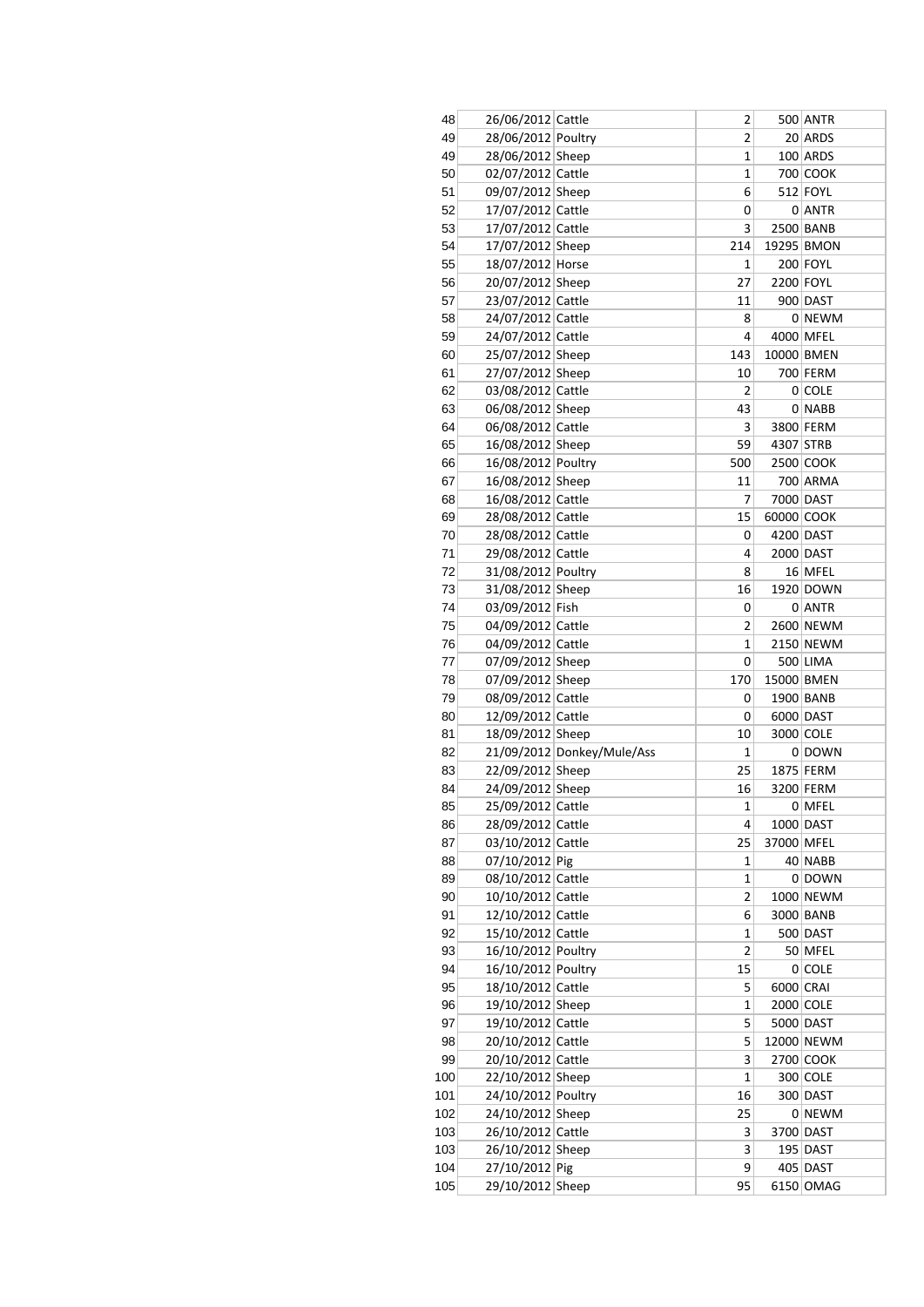| 106 | 31/10/2012 Cattle  | 2              |             | 1200 OMAG |
|-----|--------------------|----------------|-------------|-----------|
| 107 | 01/11/2012 Sheep   | 9              |             | 0 NEWM    |
| 108 | 03/11/2012 Sheep   | 42             |             | 1680 MFEL |
| 109 | 05/11/2012 Cattle  | 1              |             | 1000 DOWN |
| 110 | 05/11/2012 Cattle  | 6              |             | 5000 COLE |
| 111 | 05/11/2012 Cattle  | 1              |             | 1500 MFEL |
| 112 | 12/11/2012 Cattle  | 16             |             | 7700 STRB |
| 113 | 13/11/2012 Cattle  | 1              |             | 800 MFEL  |
| 114 | 14/11/2012 Sheep   | 12             |             | 1680 BMEN |
| 115 | 15/11/2012 Cattle  | 1              |             | 700 DOWN  |
| 116 | 15/11/2012 Cattle  | 1              |             | 600 DOWN  |
| 117 | 15/11/2012 Sheep   | 15             |             | 0 BMON    |
| 118 | 15/11/2012 Cattle  | 0              |             | 300 NEWM  |
| 119 | 16/11/2012 Cattle  | 7              |             | 5600 MFEL |
| 120 | 16/11/2012 Sheep   | $\mathbf 1$    |             | 600 LISB  |
| 121 | 16/11/2012 Sheep   | 48             |             | 6720 DOWN |
| 122 | 19/11/2012 Cattle  | 0              |             | 1600 FERM |
| 123 | 23/11/2012 Cattle  | 7              |             | 7700 DAST |
| 124 | 25/11/2012 Cattle  | 14             | 15000 LIMA  |           |
| 125 | 26/11/2012 Cattle  | 0              |             | 800 COOK  |
| 126 | 26/11/2012 Cattle  | 3              | 3260 FOYL   |           |
| 127 | 27/11/2012 Cattle  | 2              |             | 1400 OMAG |
| 128 | 30/11/2012 Cattle  | 6              |             | 4000 ARDS |
| 129 | 30/11/2012 Sheep   | 1              |             | 1100 OMAG |
|     |                    |                |             |           |
| 130 | 03/12/2012 Cattle  | 78             |             | $0$ NEWM  |
| 131 | 03/12/2012 Poultry | 190            | 2080 FOYL   |           |
| 132 | 04/12/2012 Sheep   | 25             |             | 1250 LARN |
| 133 | 04/12/2012 Cattle  | 4              |             | 4000 ARMA |
| 134 | 04/12/2012 Cattle  | 15             |             | 2250 BANB |
| 135 | 04/12/2012 Cattle  | 0              |             | 1500 DOWN |
| 136 | 05/12/2012 Cattle  | 0              | 1000 STRB   |           |
| 137 | 05/12/2012 Cattle  | 16             | 108000 DAST |           |
| 138 | 07/12/2012 Poultry | 0              |             | 0 ARMA    |
| 139 | 08/12/2012 Poultry | 20             |             | 40 ANTR   |
| 140 | 12/12/2012 Sheep   | 12             |             | 120 FERM  |
| 141 | 12/12/2012 Cattle  | 4              |             | $0$ MFEL  |
| 142 | 13/12/2012 Sheep   | 43             |             | 200 MFEL  |
| 143 | 17/12/2012 Sheep   | 20             |             | 1500 ANTR |
| 144 | 18/12/2012 Sheep   | 0              |             | $0$ LIMA  |
| 145 | 20/12/2012 Poultry | 10             |             | $12$ CRAI |
| 146 | 20/12/2012 Cattle  | 0              |             | $0$ LIMA  |
| 147 | 20/12/2012 Cattle  | 1              |             | $0$ NEWM  |
| 148 | 21/12/2012 Poultry | 6              |             | 100 FOYL  |
| 149 | 21/12/2012 Cattle  | 14             | 15000 FERM  |           |
| 150 | 21/12/2012 Cattle  | 5              |             | 6000 ARMA |
| 151 | 22/12/2012 Sheep   | 42             |             | 6300 COOK |
| 152 | 24/12/2012 Sheep   | 2              |             | 300 NEWM  |
| 153 | 26/12/2012 Cattle  | 5              |             | 4000 ANTR |
| 154 | 29/12/2012 Sheep   | 5              |             | 500 OMAG  |
| 155 | 04/01/2013 Cattle  | 7              |             | 4550 DAST |
| 156 | 07/01/2013 Cattle  | 6              | 27000 ARMA  |           |
| 157 | 09/01/2013 Poultry | 10             |             | 200 FOYL  |
| 158 | 11/01/2013 Cattle  | 2              |             | 600 ANTR  |
| 159 | 12/01/2013 Cattle  | $\overline{2}$ |             | 0 ARDS    |
| 160 | 13/01/2013 Sheep   | 17             |             | 0 DAST    |
| 161 | 14/01/2013 Sheep   | 28             |             | 2800 LIMA |
| 162 | 17/01/2013 Sheep   | 36             |             | 2700 DAST |
| 163 | 17/01/2013 Cattle  | 13             | 10000 DAST  |           |
| 164 | 18/01/2013 Cattle  | 0              |             | $0$ DAST  |
|     |                    | 8              |             | 600 BMON  |
| 165 | 18/01/2013 Cattle  |                |             |           |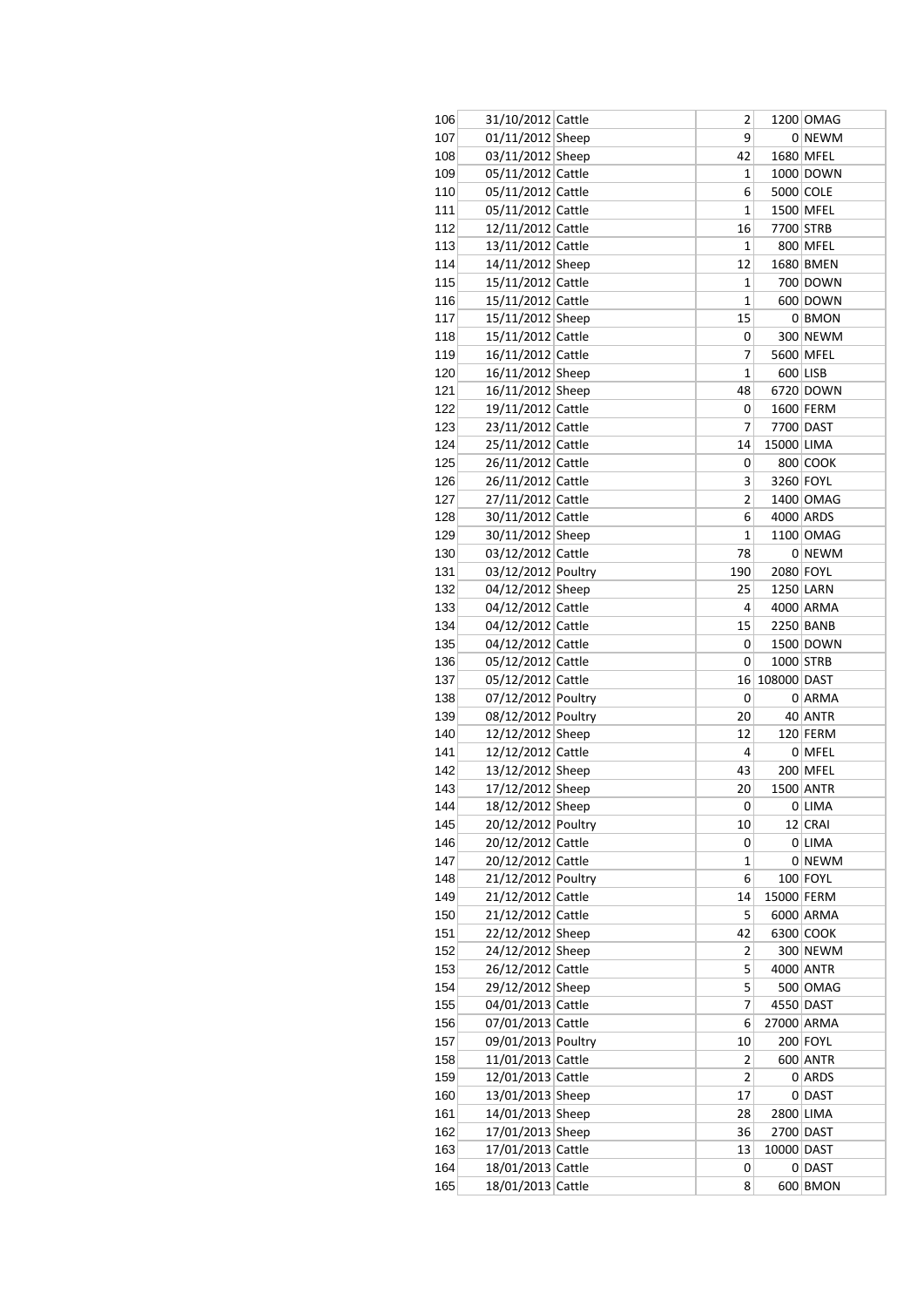| 166 | 20/01/2013 Cattle  | 10                       |             | 7500 DAST  |
|-----|--------------------|--------------------------|-------------|------------|
| 167 | 21/01/2013 Cattle  | 1                        |             | 0 ARDS     |
| 168 | 21/01/2013 Cattle  | 0                        |             | 5200 COOK  |
| 169 | 21/01/2013 Cattle  | 0                        |             | $0$ COOK   |
| 170 | 22/01/2013 Sheep   | 25                       |             | 5000 BMEN  |
| 171 | 23/01/2013 Cattle  | 0                        |             | 150 BMEN   |
| 172 | 23/01/2013 Sheep   | 9                        |             | 1500 BMEN  |
| 173 | 23/01/2013 Sheep   | 3                        |             | 700 STRB   |
| 174 | 25/01/2013 Cattle  | 0                        |             | 0 DOWN     |
| 175 | 25/01/2013 Sheep   | 1                        |             | 800 BMEN   |
| 176 | 28/01/2013 Cattle  | 3                        |             | 2200 FERM  |
| 177 | 28/01/2013 Cattle  | $\mathbf 1$              |             | 2000 ARMA  |
| 178 | 29/01/2013 Cattle  | 12                       | 11400 CRAI  |            |
| 179 | 30/01/2013 Cattle  | 1                        |             | 1000 BANB  |
| 180 | 31/01/2013 Poultry | 11                       |             | $150$ COLE |
| 181 | 03/02/2013 Sheep   | 39                       |             | 3900 DAST  |
| 182 | 04/02/2013 Sheep   | 17                       |             | 1700 MFEL  |
| 183 | 05/02/2013 Cattle  | 2                        |             | 400 NEWM   |
| 184 | 05/02/2013 Sheep   | 57                       |             | $0$ COOK   |
|     |                    | 8                        | 12000 ANTR  |            |
| 185 | 08/02/2013 Cattle  | 3                        |             | 0 ARMA     |
| 186 | 08/02/2013 Cattle  |                          |             |            |
| 187 | 11/02/2013 Cattle  | 2                        |             | 1000 NEWM  |
| 188 | 14/02/2013 Cattle  | 0                        | 1000 CRAI   |            |
| 189 | 14/02/2013 Cattle  | $\overline{2}$           |             | 0 ANTR     |
| 190 | 15/02/2013 Cattle  | 20                       | 10000 FOYL  |            |
| 191 | 18/02/2013 Cattle  | 4                        |             | 3200 ARMA  |
| 192 | 18/02/2013 Cattle  | 25                       | 6500 FOYL   |            |
| 193 | 19/02/2013 Cattle  | 5                        |             | 0 NEWM     |
| 194 | 20/02/2013 Sheep   | 16                       |             | 70 OMAG    |
| 195 | 20/02/2013 Sheep   | 37                       |             | 2590 OMAG  |
| 196 | 20/02/2013 Cattle  | 8                        |             | 5000 COOK  |
| 197 | 21/02/2013 Cattle  | 5                        |             | 0 DAST     |
| 198 | 25/02/2013 Cattle  | 4                        |             | 0 OMAG     |
| 199 | 26/02/2013 Cattle  | 0                        |             | 0 NEWM     |
| 200 | 26/02/2013 Cattle  | 27                       | 130000 FERM |            |
| 201 | 01/03/2013 Cattle  | 9                        |             | 13000 ARMA |
| 202 | 02/03/2013 Sheep   | 0                        |             | 200 OMAG   |
| 203 | 05/03/2013 Cattle  | 6                        |             | 4170 DAST  |
| 204 | 12/03/2013 Cattle  | $\overline{\phantom{a}}$ | 2400 DAST   |            |
| 205 | 13/03/2013 Cattle  | 0                        |             | 550 FERM   |
| 206 | 13/03/2013 Cattle  | 0                        |             | 1200 DOWN  |
| 207 | 13/03/2013 Cattle  | 3                        |             | 2700 OMAG  |
| 208 | 14/03/2013 Sheep   | 3                        |             | 90 BMON    |
| 209 | 14/03/2013 Cattle  | 2                        |             | 2900 MFEL  |
| 210 | 16/03/2013 Cattle  | 3                        |             | $0$ OMAG   |
| 211 | 17/03/2013 Cattle  | 2                        |             | 2000 FERM  |
| 212 | 19/03/2013 Cattle  | 11                       | 4400 CRAI   |            |
| 213 | 19/03/2013 Cattle  | 12                       |             | $0$ STRB   |
| 214 | 20/03/2013 Sheep   | 9                        |             | 200 BANB   |
| 215 | 22/03/2013 Cattle  | 22                       |             | 26000 ARMA |
| 216 | 22/03/2013 Cattle  | 14                       |             | 7000 ARMA  |
| 217 | 25/03/2013 Cattle  | 3                        |             | 1500 DAST  |
| 218 | 27/03/2013 Sheep   | 0                        |             | 1000 LIMA  |
| 219 | 29/03/2013 Cattle  | 0                        |             | 1200 FERM  |
| 220 | 30/03/2013 Sheep   | 2                        |             | 50 MOYL    |
|     |                    |                          |             |            |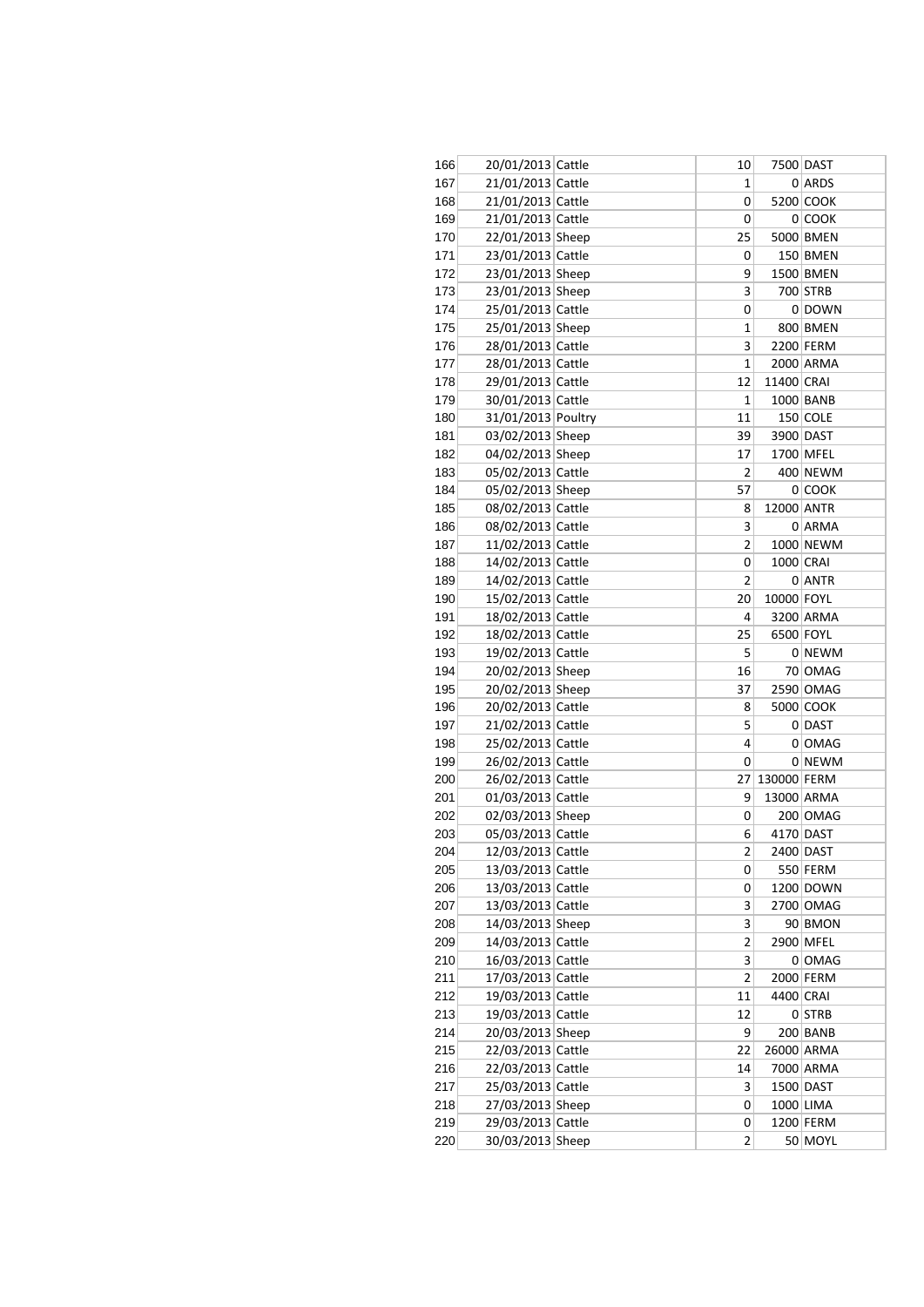#### **Theft of livestock 2013/14**

There were 256 offences during the specified time period where the property stolen was livestock.

Where quantity or value is '0' the information is missing or not available.

In some cases additional detail indicates that the value represents the total value of all livestock stolen or that there were a certain number of animals stolen at a specified value for each. In other cases it is not known whether the value provided represents a single animal or all animals stolen.

**Please note:** This information is based on data extracted from a live crime recording system and may be subject to change. It is dependent on the information having been input into the system in such a way as to identify those records that are relevant.

| incident reference |     |                    | date_reported property_description | quantity       | value      | policing area |
|--------------------|-----|--------------------|------------------------------------|----------------|------------|---------------|
|                    | 221 | 01/04/2013 Cattle  |                                    | 20             |            | 0 NEWM        |
|                    | 222 | 02/04/2013 Cattle  |                                    | $\overline{2}$ |            | 3100 OMAG     |
|                    | 223 | 03/04/2013 Sheep   |                                    | $\overline{2}$ |            | 0 MFEL        |
|                    | 224 | 05/04/2013 Sheep   |                                    | 3              |            | $120$ STRB    |
|                    | 225 | 05/04/2013 Cattle  |                                    | 22             | 35000 BMEN |               |
|                    | 226 | 09/04/2013 Cattle  |                                    | 0              |            | 400 DOWN      |
|                    | 227 | 10/04/2013 Sheep   |                                    | $\overline{2}$ |            | $25$ LIMA     |
|                    | 228 | 11/04/2013 Sheep   |                                    | 4              |            | 560 CREA      |
|                    | 229 | 11/04/2013 Cattle  |                                    | $\mathbf{1}$   |            | 1000 DOWN     |
|                    | 230 | 11/04/2013 Cattle  |                                    | 2              |            | $0$ LISB      |
|                    | 231 | 13/04/2013 Cattle  |                                    | $\overline{7}$ |            | 11200 NDOW    |
|                    | 232 | 21/04/2013 Cattle  |                                    | 0              |            | 250 FERM      |
|                    | 233 | 22/04/2013 Cattle  |                                    | 8              | 4500 LIMA  |               |
|                    | 234 | 25/04/2013 Cattle  |                                    | 6              |            | 0 NEWM        |
|                    | 235 | 26/04/2013 Poultry |                                    | 5              |            | 0 DOWN        |
|                    | 236 | 26/04/2013 Cattle  |                                    | 6              |            | $0$ FOYL      |
|                    | 237 | 27/04/2013 Cattle  |                                    | 14             |            | 10000 NEWM    |
|                    | 238 | 29/04/2013 Cattle  |                                    | $\overline{7}$ | 8000 FOYL  |               |
|                    | 239 | 03/05/2013 Sheep   |                                    | 60             | 4200 STRB  |               |
|                    | 240 | 03/05/2013 Cattle  |                                    | $\mathbf{1}$   |            | 500 OMAG      |
|                    | 241 | 06/05/2013 Poultry |                                    | 20             |            | $0$ FOYL      |
|                    | 242 | 06/05/2013 Cattle  |                                    | $\mathbf{1}$   |            | 1000 ARMA     |
|                    | 243 | 07/05/2013 Horse   |                                    | $\mathbf{1}$   |            | 0 DAST        |
|                    | 244 | 08/05/2013 Cattle  |                                    | 6              |            | 7500 NEWM     |
|                    | 245 | 08/05/2013 Cattle  |                                    | 6              |            | 4000 ARMA     |
|                    | 246 | 09/05/2013 Horse   |                                    | $\overline{2}$ |            | 0 NEWM        |
|                    | 247 | 10/05/2013 Cattle  |                                    | $\mathbf{1}$   |            | $500$ FERM    |
|                    | 248 | 11/05/2013 Cattle  |                                    | $\overline{2}$ |            | $400$ STRB    |
|                    | 249 | 11/05/2013 Cattle  |                                    | 17             | 17000 DAST |               |
|                    | 250 | 15/05/2013 Poultry |                                    | $\mathbf{1}$   |            | 30 ARMA       |
|                    | 251 | 18/05/2013 Cattle  |                                    | 2              |            | 2400 ARMA     |
|                    | 252 | 19/05/2013 Cattle  |                                    | 5              | 4000 DAST  |               |
|                    | 253 | 20/05/2013 Sheep   |                                    | 14             |            | 1330 MOYL     |
|                    | 254 | 21/05/2013 Cattle  |                                    | 1              | 1500 LARN  |               |
|                    | 255 | 23/05/2013 Sheep   |                                    | $\overline{2}$ |            | 1500 COOK     |
|                    | 256 | 23/05/2013 Cattle  |                                    | $\overline{2}$ |            | 300 COOK      |
|                    | 257 | 25/05/2013 Sheep   |                                    | 5              |            | 465 ARMA      |
|                    | 258 | 27/05/2013 Sheep   |                                    | 4              |            | 240 ARMA      |
|                    | 259 | 31/05/2013 Cattle  |                                    | 3              |            | 3000 NEWM     |
|                    | 260 | 02/06/2013 Cattle  |                                    | 10             |            | 10000 NEWM    |
|                    | 261 | 06/06/2013 Cattle  |                                    | 5              |            | 2250 NEWM     |
|                    | 262 | 06/06/2013 Sheep   |                                    | 0              |            | $600$ LISB    |
|                    | 263 | 09/06/2013 Cattle  |                                    | 3              |            | 2650 COOK     |
|                    | 264 | 10/06/2013 Cattle  |                                    | 5              |            | 4000 ARMA     |
|                    | 265 | 12/06/2013 Cattle  |                                    | 12             |            | 0 NEWM        |
|                    | 266 | 17/06/2013 Sheep   |                                    | 31             |            | 210 ARMA      |
|                    | 267 | 19/06/2013 Cattle  |                                    | 2              |            | 0 NEWM        |
|                    | 268 | 22/06/2013 Cattle  |                                    | 11             |            | 4100 NEWM     |
|                    | 269 | 22/06/2013 Sheep   |                                    | 0              |            | $600$ STRB    |
|                    | 270 | 23/06/2013 Sheep   |                                    | 18             |            | 2200 BMON     |
|                    | 271 | 26/06/2013 Cattle  |                                    | 8              | 8000 COLE  |               |
|                    | 272 | 27/06/2013 Cattle  |                                    | 7              |            | 7000 BANB     |
|                    | 273 | 27/06/2013 Cattle  |                                    | 2              |            | 1450 ARMA     |
|                    | 274 | 02/07/2013 Cattle  |                                    | 16             | 12800 ARMA |               |
|                    |     |                    |                                    |                |            |               |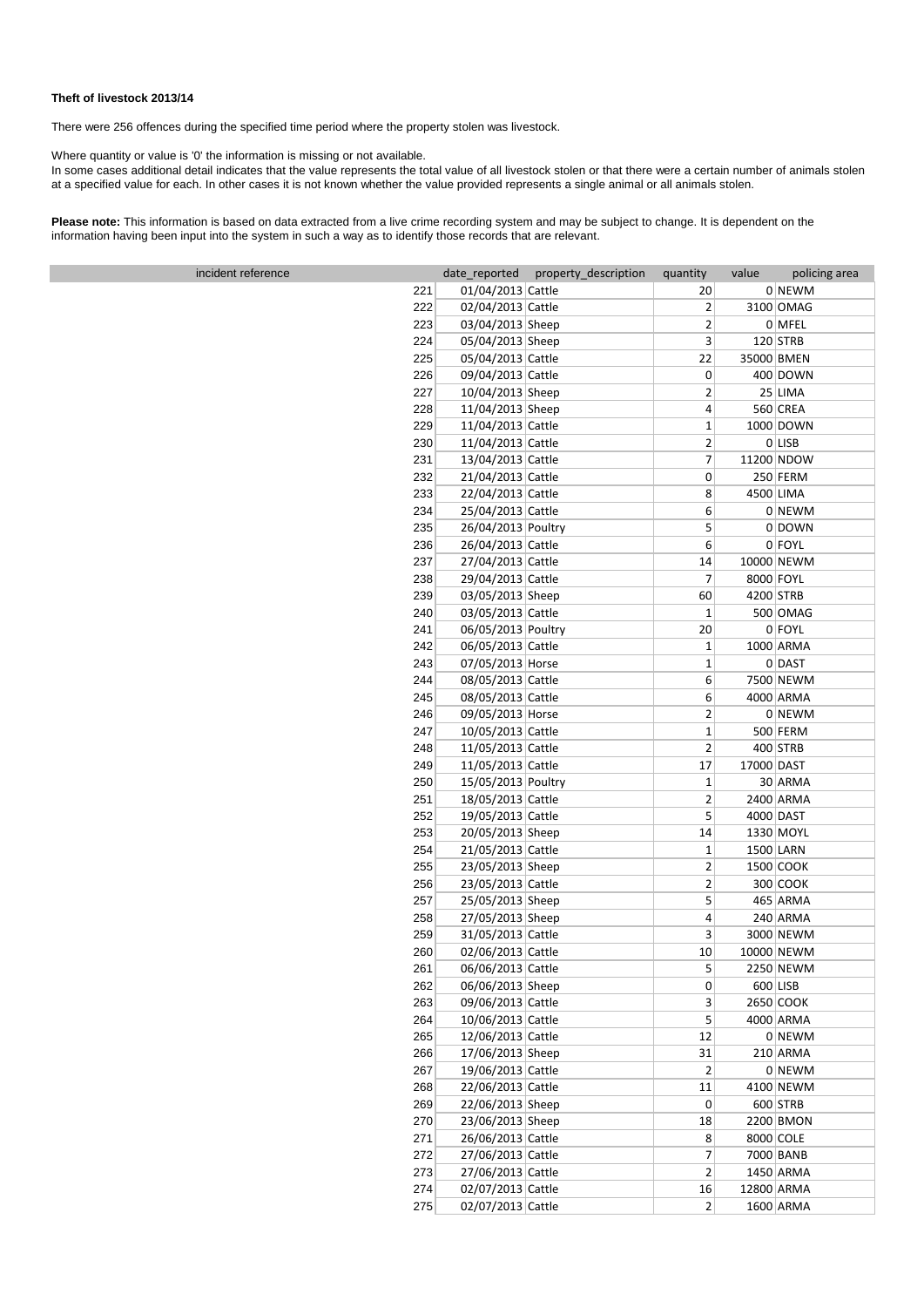| 276 | 02/07/2013 Goat    | 38                      |            | 1900 ARDS  |
|-----|--------------------|-------------------------|------------|------------|
| 277 | 02/07/2013 Sheep   | 24                      |            | 680 ANTR   |
| 278 | 03/07/2013 Cattle  | 1                       |            | 1600 FERM  |
| 279 | 05/07/2013 Cattle  | 4                       |            | 4800 DAST  |
| 280 | 10/07/2013 Cattle  | 1                       |            | 350 MFEL   |
| 281 | 14/07/2013 Sheep   | 4                       |            | 600 LISB   |
| 282 | 16/07/2013 Cattle  | 8                       |            | 0 NEWM     |
| 283 | 17/07/2013 Cattle  | 6                       |            | 3600 ARMA  |
| 284 | 19/07/2013 Cattle  | 0                       | 30000 DAST |            |
| 285 | 19/07/2013 Cattle  | 4                       |            | 0 CRAI     |
| 286 | 25/07/2013 Cattle  | 9                       | 11000 DAST |            |
| 287 | 29/07/2013 Cattle  | 4                       |            | 800 BANB   |
| 288 | 30/07/2013 Cattle  | 0                       |            | 500 COOK   |
| 289 | 30/07/2013 Cattle  | 6                       |            | 15594 OMAG |
| 290 | 31/07/2013 Cattle  | 3                       |            | 0 CRAI     |
| 291 | 01/08/2013 Cattle  | 16                      |            | 19500 NEWM |
| 292 | 04/08/2013 Sheep   | 1                       |            | $100$ DAST |
| 293 | 05/08/2013 Cattle  | 5                       |            | 5000 BELN  |
| 294 | 08/08/2013 Cattle  | 2                       |            | 2000 COOK  |
| 295 | 08/08/2013 Cattle  | 9                       |            | 0 ARMA     |
| 296 | 08/08/2013 Sheep   | 0                       |            | 2000 ANTR  |
| 297 | 09/08/2013 Sheep   |                         |            |            |
|     |                    | 11                      |            | 1400 ARDS  |
| 298 | 12/08/2013 Cattle  | 4                       |            | 4000 BMON  |
| 299 | 12/08/2013 Sheep   | 40                      | 2640 LISB  |            |
| 300 | 12/08/2013 Cattle  | 36                      |            | 0 DAST     |
| 301 | 13/08/2013 Cattle  | 3                       |            | 2550 ARMA  |
| 302 | 15/08/2013 Cattle  | 12                      | 13000 LISB |            |
| 303 | 16/08/2013 Cattle  | 0                       |            | 12000 NEWM |
| 304 | 20/08/2013 Sheep   | 5                       |            | 250 ANTR   |
| 305 | 20/08/2013 Cattle  | 14                      | 21000 DAST |            |
| 306 | 21/08/2013 Cattle  | 2                       |            | 1000 MFEL  |
| 307 | 23/08/2013 Cattle  | 20                      |            | 300 NEWM   |
| 308 | 26/08/2013 Poultry | 9                       |            | 200 OMAG   |
| 309 | 27/08/2013 Sheep   | 4                       |            | 650 OMAG   |
| 310 | 28/08/2013 Sheep   | 5                       |            | 375 DAST   |
| 311 | 28/08/2013 Cattle  | 2                       |            | 2000 OMAG  |
| 312 | 28/08/2013 Cattle  | 5                       |            | 6500 ARMA  |
| 313 | 28/08/2013 Sheep   | 3                       |            | 450 OMAG   |
| 314 | 02/09/2013 Cattle  | 0                       |            | 600 OMAG   |
| 315 | 02/09/2013 Cattle  | 3                       |            | 2150 NEWM  |
| 316 | 02/09/2013 Sheep   | 17                      | 1360 CRAI  |            |
| 317 | 02/09/2013 Poultry | 31                      |            | 0 STRB     |
|     |                    |                         |            |            |
| 318 | 03/09/2013 Sheep   | 0                       |            | 360 DAST   |
| 319 | 04/09/2013 Sheep   | 16                      |            | 1250 BMEN  |
| 320 | 05/09/2013 Cattle  | 3                       |            | 3000 DOWN  |
| 321 | 07/09/2013 Cattle  | 2                       |            | 1400 ARMA  |
| 322 | 07/09/2013 Cattle  | 1                       |            | 1000 ARMA  |
| 323 | 09/09/2013 Sheep   | 4                       |            | 320 ANTR   |
| 324 | 13/09/2013 Pig     | 4                       |            | 0 MFEL     |
| 325 | 16/09/2013 Cattle  | 10                      |            | 11500 NEWM |
| 326 | 16/09/2013 Sheep   | 10                      |            | 1500 ANTR  |
| 327 | 17/09/2013 Cattle  | 5                       |            | 6000 DAST  |
| 328 | 17/09/2013 Cattle  | 15                      |            | 10000 NEWM |
| 329 | 18/09/2013 Cattle  | 6                       |            | 3000 NEWM  |
| 330 | 19/09/2013 Cattle  | 3                       |            | 1500 ARMA  |
| 331 | 20/09/2013 Sheep   | 9                       |            | 700 STRB   |
| 332 | 21/09/2013 Cattle  | $\overline{\mathbf{c}}$ |            | $160$ STRB |
| 333 | 23/09/2013 Cattle  | 8                       |            | 3200 BANB  |
| 334 | 27/09/2013 Sheep   | 33                      |            | 4000 MFEL  |
| 335 | 27/09/2013 Goat    | 1                       |            | 100 ARMA   |
| 336 | 01/10/2013 Cattle  | 1                       |            | 400 MFEL   |
| 337 | 02/10/2013 Cattle  | 4                       |            | 2000 NEWM  |
| 338 | 03/10/2013 Cattle  | 0                       |            | 0 NEWM     |
| 339 | 03/10/2013 Sheep   | 10                      |            | 107 DAST   |
|     |                    |                         |            |            |
| 340 | 03/10/2013 Cattle  | 0                       |            | 600 NEWM   |
| 341 | 03/10/2013 Cattle  | 0                       |            | 1000 NEWM  |
| 342 | 04/10/2013 Cattle  | 2                       |            | 3400 OMAG  |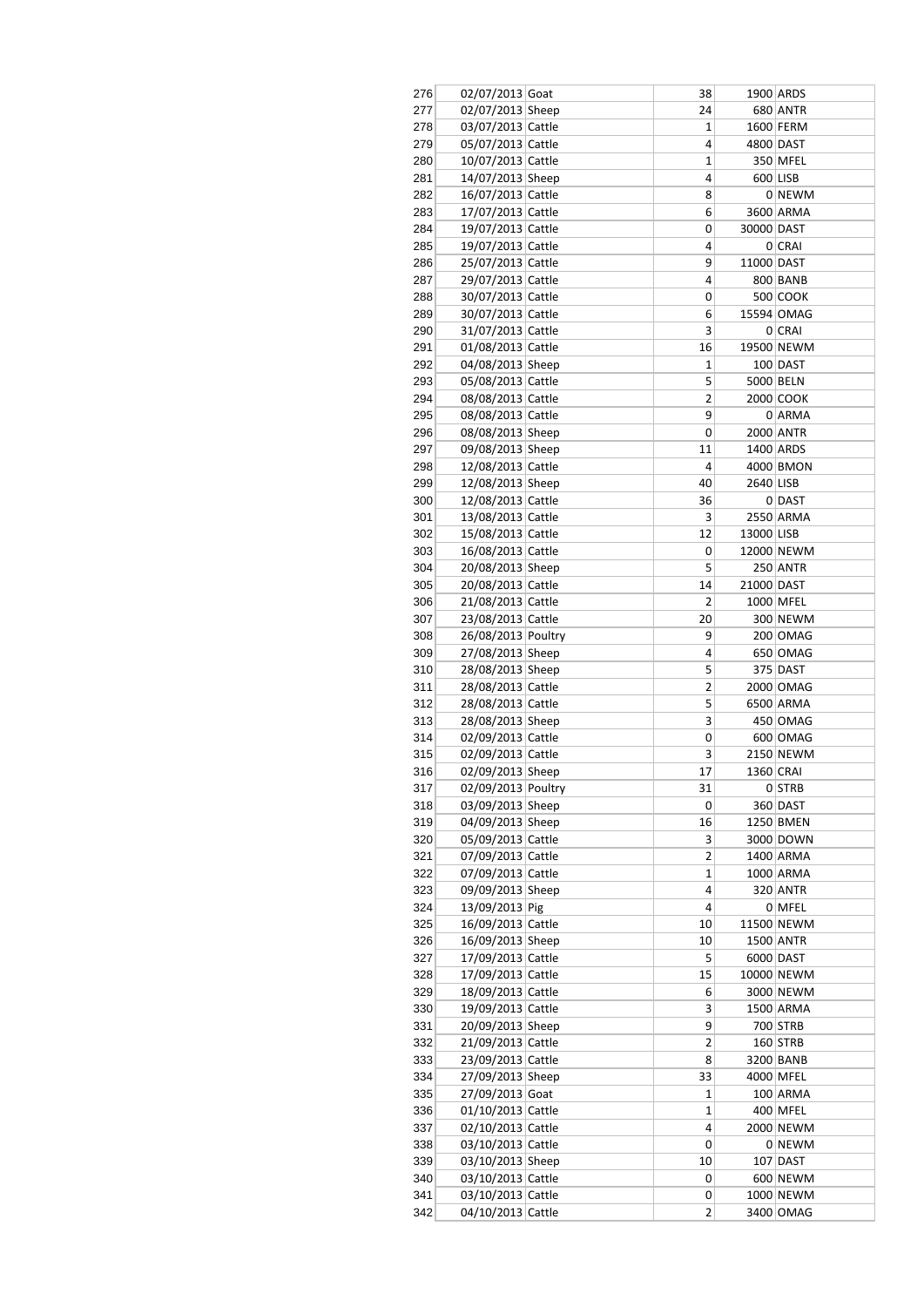| 343 | 04/10/2013 Cattle  | 0              |            | 800 NEWM   |
|-----|--------------------|----------------|------------|------------|
| 344 | 06/10/2013 Sheep   | 3              |            | 150 OMAG   |
| 345 | 07/10/2013 Cattle  | 10             |            | 0 BMEN     |
| 346 | 08/10/2013 Cattle  | 16             | 13600 LISB |            |
| 347 | 09/10/2013 Cattle  | 9              |            | 9000 NEWM  |
| 348 | 09/10/2013 Cattle  | 10             |            | 10000 OMAG |
| 349 | 11/10/2013 Cattle  | 3              |            | 0 ARMA     |
| 350 | 17/10/2013 Goat    | 0              |            | 50 STRB    |
| 351 | 18/10/2013 Cattle  | 4              | 2000 CRAI  |            |
| 352 | 19/10/2013 Cattle  | 4              |            | 0 FERM     |
| 353 | 20/10/2013 Poultry | 36             |            | 500 BANB   |
| 354 | 21/10/2013 Cattle  | 0              |            | 3000 DOWN  |
| 355 | 21/10/2013 Sheep   | 34             | 4420 STRB  |            |
| 356 | 24/10/2013 Cattle  | 0              | 2000 CRAI  |            |
| 357 | 27/10/2013 Sheep   | 0              |            | 800 LARN   |
| 358 | 27/10/2013 Sheep   | 7              |            | 500 ANTR   |
| 359 | 28/10/2013 Cattle  | 9              | 18000 FOYL |            |
| 360 | 29/10/2013 Sheep   | 4              |            | 440 DAST   |
| 361 | 29/10/2013 Cattle  | 0              |            | 1200 ARMA  |
| 362 | 29/10/2013 Cattle  | 10             |            | 4000 FERM  |
| 363 | 30/10/2013 Cattle  | 11             |            | 4700 MFEL  |
| 364 | 31/10/2013 Sheep   | 2              |            | 180 MOYL   |
| 365 | 01/11/2013 Cattle  | 3              |            | 6400 NEWM  |
| 366 | 01/11/2013 Cattle  | 5              |            | 0 DOWN     |
| 367 | 02/11/2013 Sheep   | 4              |            | 450 ANTR   |
| 368 | 07/11/2013 Cattle  | 15             | 15000 DAST |            |
| 369 | 07/11/2013 Cattle  | 3              |            | 2500 FERM  |
| 370 | 07/11/2013 Cattle  | $\overline{2}$ |            | 20 ARDS    |
| 371 | 08/11/2013 Sheep   | 50             |            | 250 ANTR   |
| 372 | 08/11/2013 Cattle  | 0              |            | 4500 NEWM  |
| 373 | 09/11/2013 Sheep   | 16             |            | 80 ANTR    |
| 374 | 10/11/2013 Sheep   | 2              |            | 140 MOYL   |
| 375 | 12/11/2013 Goat    | 0              |            | 0 MFEL     |
| 376 | 12/11/2013 Cattle  | 2              |            | 3130 NEWM  |
| 377 | 12/11/2013 Sheep   | 1              |            | 85 MOYL    |
| 378 | 14/11/2013 Cattle  | 8              |            | 4800 DAST  |
| 379 | 15/11/2013 Cattle  | 0              |            | 600 BANB   |
| 380 | 17/11/2013 Sheep   | 11             |            | 880 CFER   |
| 381 | 18/11/2013 Cattle  | 2              |            | 0 MFEL     |
| 382 | 19/11/2013 Sheep   | 8              |            | 800 CFER   |
| 383 | 20/11/2013 Cattle  | 2              |            | 1000 ARMA  |
| 384 | 21/11/2013 Cattle  | 10             |            | 15000 ARMA |
| 385 | 21/11/2013 Cattle  | 0              |            | 700 ARMA   |
| 386 | 21/11/2013 Cattle  | 4              |            | 4800 ARMA  |
| 387 | 21/11/2013 Cattle  | 7              |            | 2800 ARMA  |
| 388 | 21/11/2013 Cattle  | 7              |            | 9500 ARMA  |
| 389 | 22/11/2013 Cattle  | 8              |            | 3000 LIMA  |
| 390 | 24/11/2013 Cattle  | 1              |            | 600 LISB   |
| 391 | 26/11/2013 Sheep   | 150            | 25000 MFEL |            |
| 392 | 26/11/2013 Cattle  | 1              |            | 670 ARMA   |
| 393 | 26/11/2013 Cattle  | $\overline{2}$ |            | 0 ARMA     |
| 394 | 26/11/2013 Cattle  | 13             |            | 13900 OMAG |
| 395 | 26/11/2013 Sheep   | 8              |            | 800 STRB   |
| 396 | 26/11/2013 Cattle  | 10             |            | 5000 FOYL  |
| 397 | 27/11/2013 Poultry | 0              |            | 0 BMON     |
| 398 | 27/11/2013 Poultry | 0              |            | 0 BMON     |
| 399 | 27/11/2013 Sheep   | 5              |            | 400 ANTR   |
| 400 | 01/12/2013 Cattle  | 1              |            | 500 ARMA   |
| 401 | 04/12/2013 Sheep   | 16             |            | 1440 DAST  |
| 402 | 04/12/2013 Cattle  | 11             |            | 0 NEWM     |
| 403 | 04/12/2013 Sheep   | 6              |            | $200$ LISB |
| 404 | 05/12/2013 Cattle  | 11             |            | 0 NEWM     |
| 405 | 06/12/2013 Cattle  | 1              |            | 500 ARMA   |
| 406 | 06/12/2013 Cattle  | 25             |            | 0 OMAG     |
| 407 | 07/12/2013 Sheep   | 23             |            | 2300 LIMA  |
| 408 | 09/12/2013 Sheep   | 5              |            | 400 ANTR   |
| 409 | 10/12/2013 Cattle  | 9              | 10000 DAST |            |
|     |                    |                |            |            |